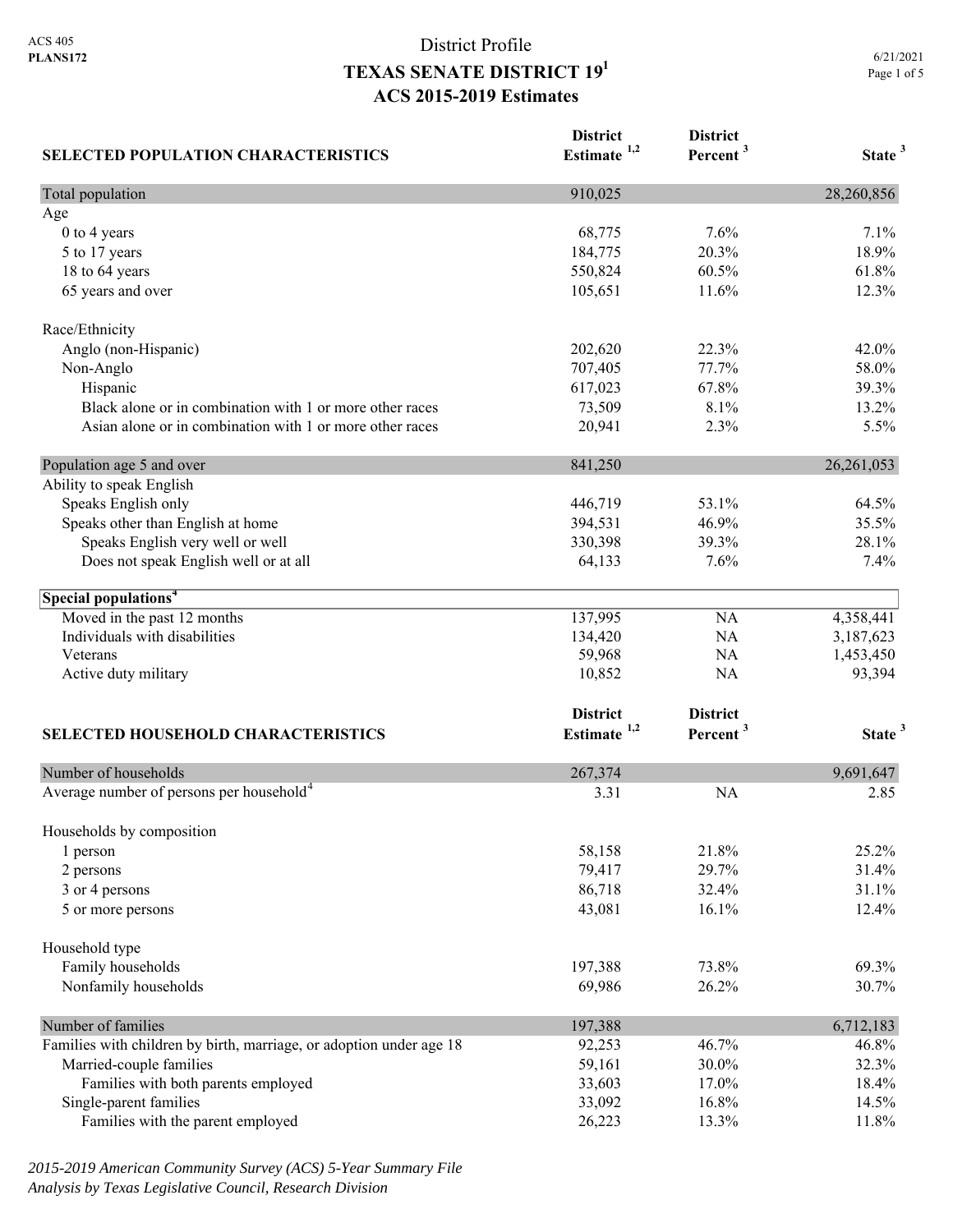|             | 6/21/2021 |
|-------------|-----------|
| Page 2 of 5 |           |

| <b>SELECTED EDUCATION CHARACTERISTICS</b>                                | <b>District</b><br>Estimate <sup>1,2</sup> | <b>District</b><br>Percent <sup>3</sup> | State <sup>3</sup> |
|--------------------------------------------------------------------------|--------------------------------------------|-----------------------------------------|--------------------|
| Population age 3 and over enrolled in school                             | 258,689                                    |                                         | 7,681,758          |
| School status                                                            |                                            |                                         |                    |
| In preschool (public and private)                                        | 13,979                                     | 5.4%                                    | 6.0%               |
| In kindergarten, elementary, middle, or high school (public and private) | 187,729                                    | 72.6%                                   | 69.8%              |
| In preschool through 12th grade (public only)                            | 188,929                                    | 73.0%                                   | 68.8%              |
| In college, graduate, or professional school                             | 56,981                                     | 22.0%                                   | 24.3%              |
| Population age 25 and over                                               | 557,422                                    |                                         | 18, 131, 554       |
| <b>Educational</b> attainment                                            |                                            |                                         |                    |
| Bachelor's degree or higher                                              | 108,631                                    | 19.5%                                   | 29.9%              |
| Less than high school graduate                                           | 121,210                                    | 21.7%                                   | 16.3%              |
|                                                                          | <b>District</b>                            | <b>District</b>                         |                    |
| <b>SELECTED LABOR CHARACTERISTICS</b>                                    | Estimate <sup>1,2</sup>                    | Percent <sup>3</sup>                    | State <sup>3</sup> |
| Civilian employed population age 16 and over                             | 384,743                                    |                                         | 13,253,631         |
| Civilian employment sector                                               |                                            |                                         |                    |
| Private sector                                                           | 297,174                                    | 77.2%                                   | 80.1%              |
| Government sector                                                        | 64,659                                     | 16.8%                                   | 13.0%              |
| Self-employed                                                            | 22,391                                     | 5.8%                                    | 6.7%               |
| Industry for civilian employed population                                |                                            |                                         |                    |
| Agriculture, forestry, fishing, hunting, and mining                      | 15,848                                     | 4.1%                                    | 3.0%               |
| Construction                                                             | 34,203                                     | 8.9%                                    | 8.6%               |
| Manufacturing                                                            | 22,635                                     | 5.9%                                    | 8.5%               |
| Wholesale trade                                                          | 8,043                                      | 2.1%                                    | 2.9%               |
| Retail trade                                                             | 45,438                                     | 11.8%                                   | 11.4%              |
| Transportation and warehousing and utilities                             | 22,826                                     | 5.9%                                    | 5.9%               |
| Information                                                              | 4,697                                      | 1.2%                                    | 1.7%               |
| Finance and insurance, and real estate and rental and leasing            | 26,415                                     | 6.9%                                    | 6.7%               |
| Professional, scientific, management, administrative, and waste mgmt.    | 31,206                                     | 8.1%                                    | 11.5%              |
| Educational services and health care and social assistance               | 88,377                                     | 23.0%                                   | 21.6%              |
| Arts, entertainment, recreation, accommodation, and food services        | 42,877                                     | 11.1%                                   | 9.2%               |
| Other services, except public administration                             | 17,071                                     | 4.4%                                    | 5.2%               |
| Public administration                                                    | 25,107                                     | 6.5%                                    | 4.0%               |
| Population age 16 to 64                                                  | 578,562                                    |                                         | 18,273,711         |
| Worked at all in the past 12 months                                      | 416,537                                    | 72.0%                                   | 75.4%              |
| Worked 50-52 weeks                                                       | 318,816                                    | 55.1%                                   | 59.0%              |
| Usually worked 35 or more hours per week                                 | 278,264                                    | 48.1%                                   | 52.2%              |
| Usually worked less than 35 hours per week                               | 40,552                                     | 7.0%                                    | 6.8%               |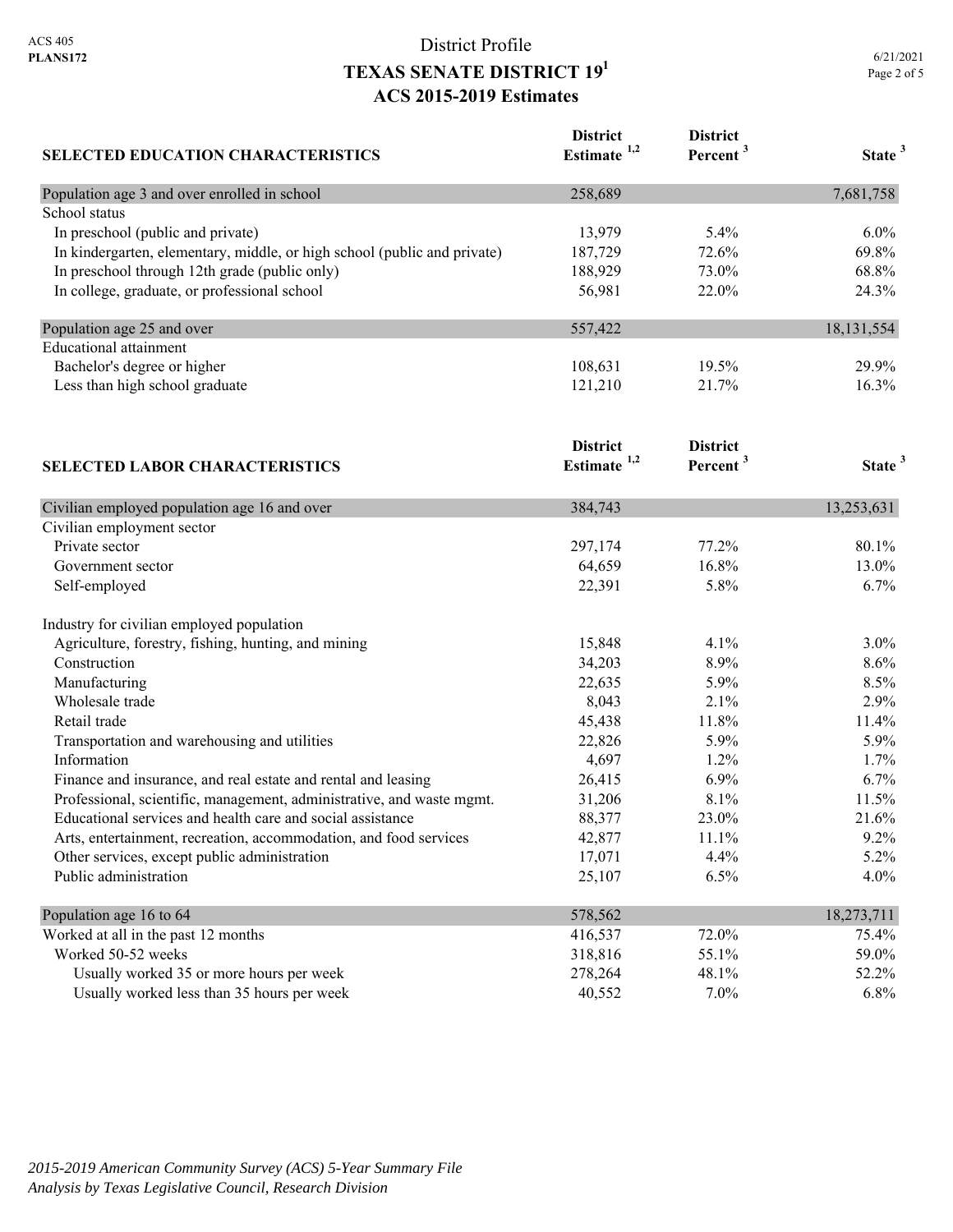| <b>SELECTED LABOR CHARACTERISTICS (continued)</b>               | <b>District</b><br>Estimate $1,2$ | <b>District</b><br>Percent <sup>3</sup> | State <sup>3</sup> |
|-----------------------------------------------------------------|-----------------------------------|-----------------------------------------|--------------------|
| Workers age 16 and over                                         | 388,278                           |                                         | 13,115,511         |
| Means of transportation to work                                 |                                   |                                         |                    |
| Public transportation                                           | 6,574                             | 1.7%                                    | 1.4%               |
| Private vehicle                                                 | 352,078                           | 90.7%                                   | 90.5%              |
| Walk / bicycle / motorcycle                                     | 9,419                             | 2.4%                                    | 1.9%               |
| Taxi / other means                                              | 4,226                             | 1.1%                                    | 1.2%               |
| Worked at home                                                  | 15,981                            | 4.1%                                    | 5.0%               |
| Travel time to work <sup>5</sup>                                |                                   |                                         |                    |
| Less than 15 minutes                                            | 102,052                           | 26.3%                                   | 23.6%              |
| 15 minutes to 29 minutes                                        | 130,545                           | 33.6%                                   | 34.2%              |
| 30 minutes to 44 minutes                                        | 81,423                            | 21.0%                                   | 20.8%              |
| 45 minutes to 59 minutes                                        | 31,009                            | 8.0%                                    | 8.3%               |
| 60 minutes or more                                              | 27,268                            | 7.0%                                    | 8.1%               |
|                                                                 | <b>District</b>                   | <b>District</b>                         |                    |
| <b>SELECTED INCOME CHARACTERISTICS</b>                          | Estimate <sup>1,2</sup>           | Percent <sup>3</sup>                    | State <sup>3</sup> |
| Persons in poverty <sup>6</sup>                                 | 154,355                           | 17.5%                                   | 14.7%              |
| Per capita income <sup>4</sup>                                  | \$22,632                          | NA                                      | \$31,277           |
| Number of households                                            | 267,374                           |                                         | 9,691,647          |
| Annual household income                                         |                                   |                                         |                    |
| Less than \$10,000                                              | 19,953                            | 7.5%                                    | 6.1%               |
| \$10,000 to \$24,999                                            | 42,998                            | 16.1%                                   | 12.9%              |
| \$25,000 to \$49,999                                            | 62,861                            | 23.5%                                   | 21.8%              |
| \$50,000 to \$99,999                                            | 83,179                            | 31.1%                                   | 30.1%              |
| \$100,000 to \$199,999                                          | 49,663                            | 18.6%                                   | 21.7%              |
| \$200,000 and over                                              | 8,720                             | 3.3%                                    | 7.4%               |
| Households with social security income                          | 79,299                            | 29.7%                                   | 25.6%              |
| Households with supplemental security income (SSI)              | 20,288                            | 7.6%                                    | 4.7%               |
| Households with public assistance income'                       | 4,878                             | 1.8%                                    | 1.4%               |
| Households that received food stamps/SNAP in the past 12 months | 46,062                            | 17.2%                                   | 11.8%              |
| Number of families living in poverty                            | 27,727                            |                                         | 759,269            |
| With related children under age 18                              | 20,932                            | 75.5%                                   | 77.1%              |
| Married couple families                                         | 6,719                             | 24.2%                                   | 26.2%              |
| Single-parent families                                          | 14,213                            | 51.3%                                   | 50.9%              |
| Female head of household                                        | 12,313                            | 44.4%                                   | 44.4%              |
| Male head of household                                          | 1,900                             | 6.9%                                    | 6.4%               |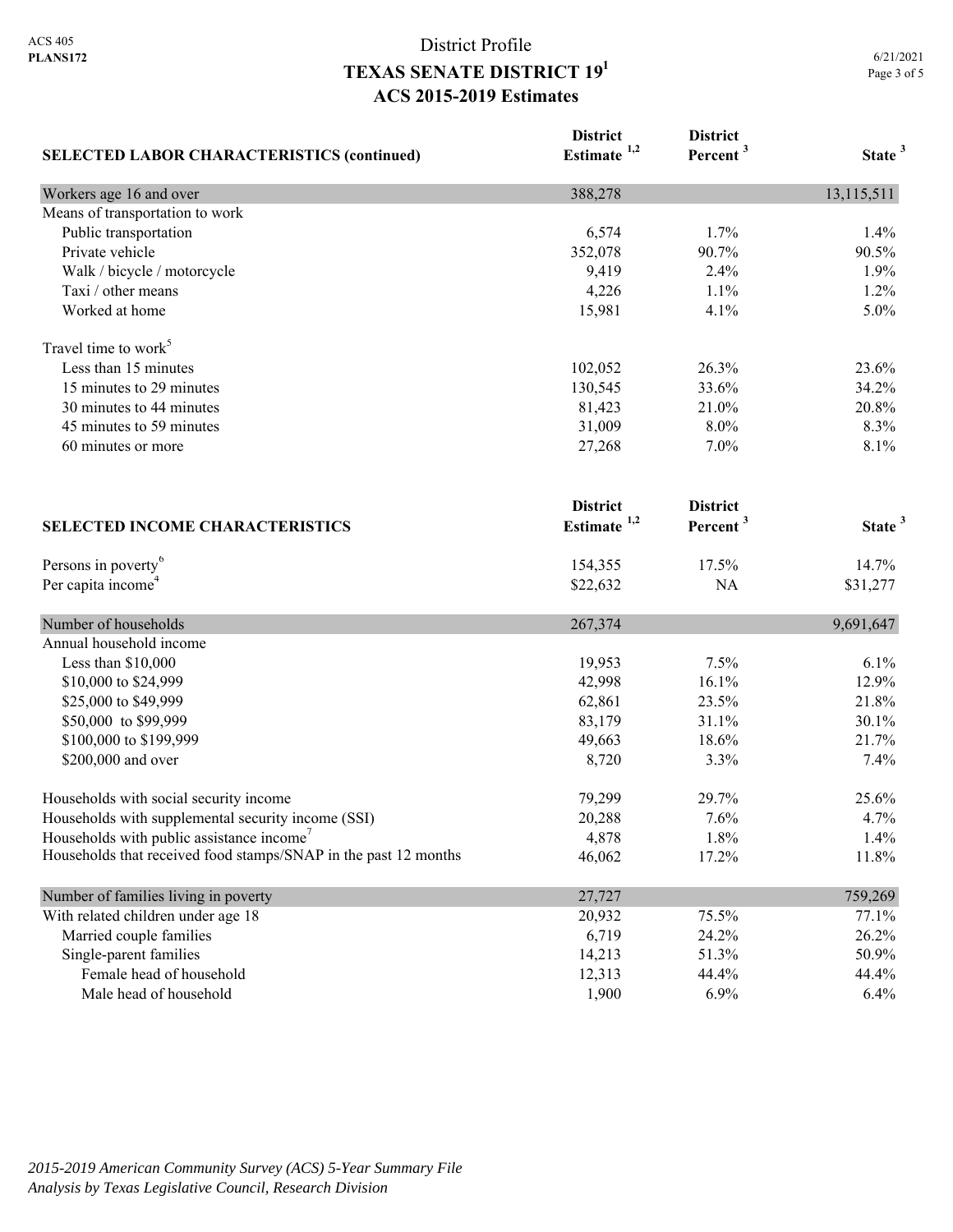6/21/2021 Page 4 of 5

| <b>SELECTED HOUSING CHARACTERISTICS</b>                                             | <b>District</b><br>Estimate <sup>1,2</sup> | <b>District</b><br>Percent <sup>3</sup> | State <sup>3</sup> |
|-------------------------------------------------------------------------------------|--------------------------------------------|-----------------------------------------|--------------------|
| Number of housing units                                                             | 306,147                                    |                                         | 10,937,026         |
| Age of housing                                                                      |                                            |                                         |                    |
| Built in 2010 or later                                                              | 36,325                                     | 11.9%                                   | 10.4%              |
| Built between 2000 and 2009                                                         | 64,551                                     | 21.1%                                   | 19.3%              |
| Built between 1990 and 1999                                                         | 42,538                                     | 13.9%                                   | 15.2%              |
| Built between 1970 and 1989                                                         | 78,339                                     | 25.6%                                   | 31.4%              |
| Built before 1970                                                                   | 84,394                                     | 27.6%                                   | 23.7%              |
| Occupancy status                                                                    |                                            |                                         |                    |
| Owner-occupied                                                                      | 179,169                                    | 58.5%                                   | 54.9%              |
| Renter-occupied                                                                     | 88,205                                     | 28.8%                                   | 33.7%              |
| Vacant                                                                              | 38,773                                     | 12.7%                                   | 11.4%              |
| Median gross rent (contract rent plus estimated utility and fuel cost) <sup>4</sup> | \$929                                      | NA                                      | \$1,045            |
| Median value of owner-occupied housing units <sup>4</sup>                           | \$120,900                                  | NA                                      | \$172,500          |
| Number of owner-occupied housing units                                              | 179,169                                    |                                         | 6,004,802          |
| Value of owner-occupied housing                                                     |                                            |                                         |                    |
| Less than \$50,000                                                                  | 25,330                                     | 14.1%                                   | 8.9%               |
| \$50,000 to \$99,999                                                                | 49,970                                     | 27.9%                                   | 16.5%              |
| \$100,000 to \$199,999                                                              | 59,767                                     | 33.4%                                   | 32.2%              |
| \$200,000 to \$499,999                                                              | 40,658                                     | 22.7%                                   | 34.8%              |
| \$500,000 and above                                                                 | 3,444                                      | 1.9%                                    | 7.6%               |
| Selected monthly owner costs as a percentage of household income <sup>8</sup>       |                                            |                                         |                    |
| 35 percent or more                                                                  | 25,409                                     | 14.2%                                   | 15.3%              |
| 20 to 34.9 percent                                                                  | 42,794                                     | 23.9%                                   | 24.9%              |
| Less than 20 percent                                                                | 109,425                                    | 61.1%                                   | 59.0%              |
| Vehicles available in owner-occupied housing units                                  |                                            |                                         |                    |
| No vehicle                                                                          | 5,845                                      | 3.3%                                    | 2.1%               |
| One or more vehicles                                                                | 173,324                                    | 96.7%                                   | 97.9%              |
| Number of renter-occupied housing units                                             | 88,205                                     |                                         | 3,686,845          |
| Gross rent <sup>9</sup>                                                             |                                            |                                         |                    |
| Less than \$500                                                                     | 9,958                                      | 11.3%                                   | 6.2%               |
| \$500 to \$749                                                                      | 15,284                                     | 17.3%                                   | 13.4%              |
| \$750 to \$999                                                                      | 20,934                                     | 23.7%                                   | 24.2%              |
| \$1,000 to \$1,249                                                                  | 15,895                                     | 18.0%                                   | 20.7%              |
| \$1,250 and above                                                                   | 17,810                                     | 20.2%                                   | 30.5%              |
| Gross rent as a percentage of household income <sup>8</sup>                         |                                            |                                         |                    |
| 35 percent or more                                                                  | 30,754                                     | 34.9%                                   | 35.9%              |
| 20 to 34.9 percent                                                                  | 26,375                                     | 29.9%                                   | 32.1%              |
| Less than 20 percent                                                                | 20,934                                     | 23.7%                                   | 24.9%              |
| Vehicles available in renter-occupied housing units                                 |                                            |                                         |                    |
| No vehicle                                                                          | 11,228                                     | 12.7%                                   | 10.5%              |
| One or more vehicles                                                                | 76,977                                     | 87.3%                                   | 89.5%              |